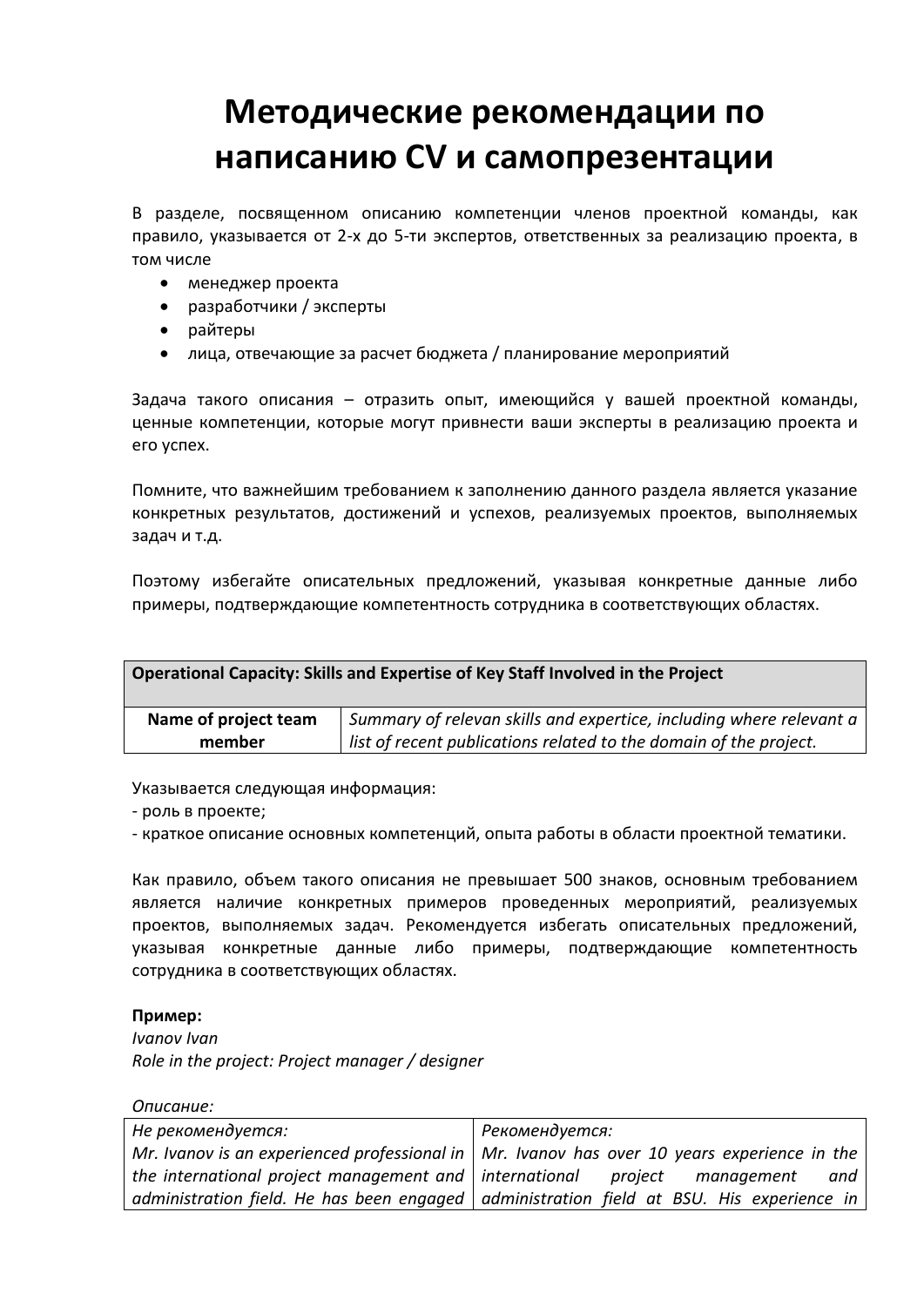| into<br>implementation<br>of __<br>several      | project management includes: manager of                                                   |
|-------------------------------------------------|-------------------------------------------------------------------------------------------|
| projects.<br>international<br>$Long-term$       | tempus project QATMI (2008-2011), PICASA                                                  |
|                                                 | professional experience, communicability,   (2012-onwards), SUCSID, INURE (2011-onwards). |
| ability to make a sound decision in an          | Since 2009 his project-related activities include                                         |
| extraordinary situation $-$ all these qualities | project and financial management, reporting,                                              |
| will facilitate Mr. Ivanov's successful and     | quality assurance, grant writing, support of                                              |
| efficient work in the project.                  | international events, legal registration of projects                                      |
|                                                 | in Belarusian public authorities and other legal                                          |
|                                                 | project-related matters.                                                                  |
|                                                 |                                                                                           |

## **Образец компетенций менеджера проекта**

Sample Profile

Mr.Ivan Ivanov Position: Project Manager

**Professional activities:** Mr. Ivanov has *n* years experience in project related sphere **(specify)**. Since year \_\_\_\_\_ his professional activities include *(please list the activities specifying concrete results: for example: administrative support of Tempus projects implementation, legal registration of the projects in the competent authorities and ensuring its compliance with national laws; purchasing equipment under the projects; managing works under WPs (specify the activities run); project reporting and financial management, internal quality assurance).* His experience in project management includes: manager of projects *(please list the projects and specify the dates: for example Tempus projects QATMI (2008-2011), PICASA (2012-onwards), SUCSID, INURE (2011 onwards)).*

Mr. Ivanov's experience in organizing and hosting international events includes *(please list the events and your role in it: for example: organizing two international seminars funded by BSRUN (2011 – "University-Business cooperation"; "Experiences of EuroFaculties for the Future" (4 March 2014), International seminar on Internationalization of Education (10-12 February 2014), international conferences: "Education of Sustainable Development" (2005) funded by UNESCO; Jean Monnet International Conference "The European Union and Belarus: Getting closer for better future" (June 05-06, 2014) (responsible for management of application, member of the Steering Committee, administrative support, technical arrangements, project reporting, financial management).*

Mr.Ivanov organized support for *n* project meetings held, *n* seminars under … projects, participated as a key speaker/ expert in trainings/ workshops *(please give specific examples: for example: two INURE project meetings 10-17 April 2014, 17-21 December 2014; HUMERIA Selection Committe Meeting 17-18 February 2015; three lectures at national seminars held by National Tempus Office in Belarus 2011: "Management of Erasmus Mundus projects"; 2013 "Registration of International Technical Aid Projects"; 2014 "Management of Jean Monnet projects"; 2009: lecturer for an advanced training program at NIHE "Marketing of education services").* Mr. Ivanov is responsible for management of institutional/ faculty's research activities, he is a local coordinator for *n* joint research projects *(please specify)* and runs the following activities *(please specify)*.

**Membership:** Mr. Ivanov is a member *(please list your current membership and engagements*